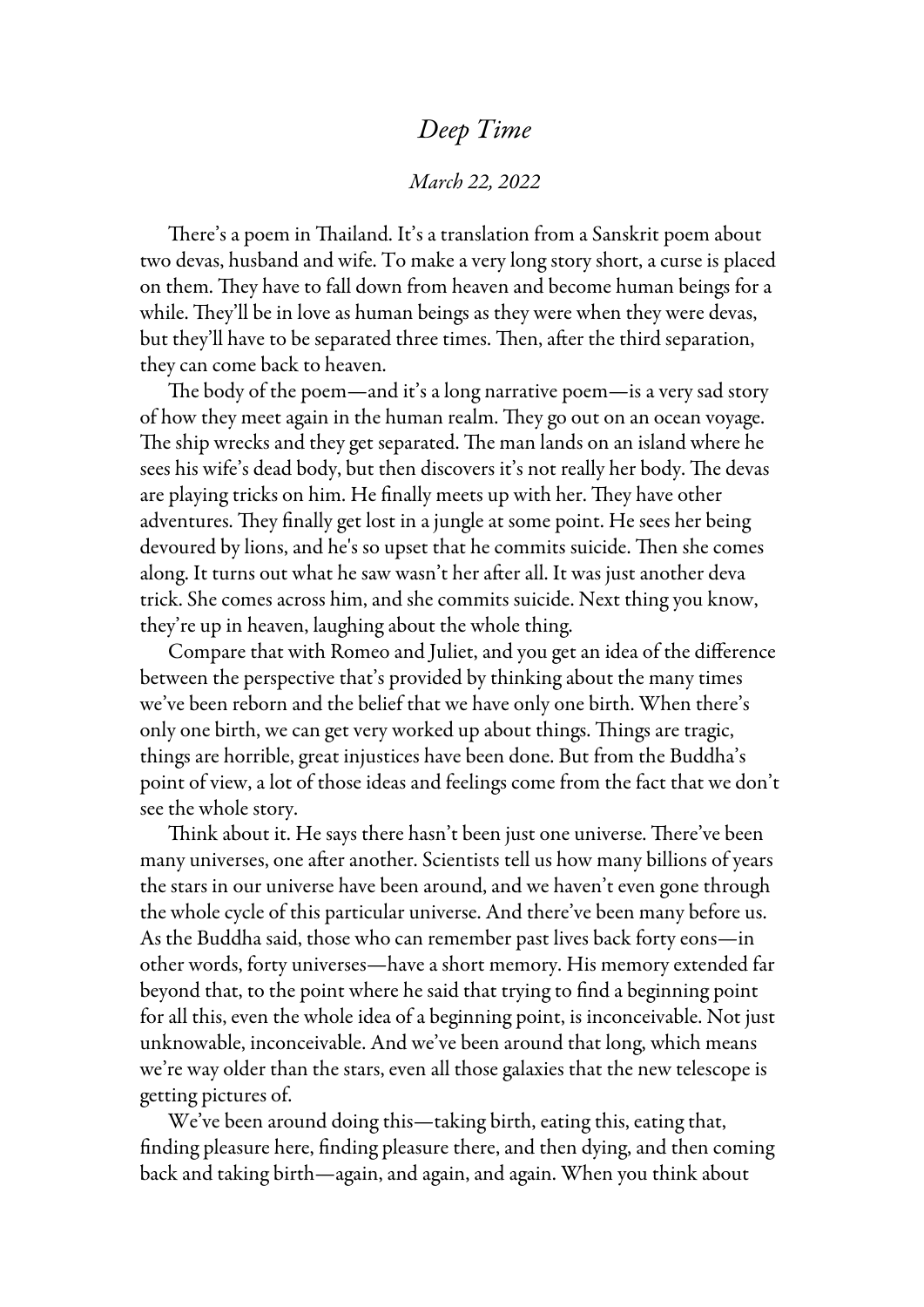this, it's hard to have a tragic view of things. There's more a sense of a lot of the suffering accomplishing nothing. So the proper response is not a tragic view of the world. It's more *samvega*, followed by dispassion: in other words, realizing that you simply don't want to keep on continuing with all these cycles. They go nowhere. They go up and come down, up and down, around and around. People work really hard to develop good qualities of mind, and then they get rewarded. As they enjoy the rewards, the good qualities of the mind get worn away until they fall back down again.

The proper response is the desire to get out, and not to get worked up about the individual stories in the meantime: the particulars of our stories, like the story of a tragedy. With the story of an injustice, there has to be a beginning point and a very strong sense of an end point, when the injustice is taken care of. You finally arrive at justice. That's the end point. In a tragedy, someone has great potential, but then it's nipped in the bud, and that's it. End. But in the Buddha's view of universe, there are no beginnings, and no end except nibbana. So in cases of injustice, you can't say who did what first, or whose response was appropriate or inappropriate to what the other person had done. Things just go back and forth, back and forth, back and forth. As for tragedies, there's no end to the story. You come back and try again.

It's good to adopt this perspective because it makes it a lot easier to live in the world without a lot of nostalgia, without a lot of attachment. Most of the issues that seem so big when you take the view of just one lifetime become very small when you think about eons and eons of lifetimes.

Think about the Buddha as he finally got to the town of Kusinara, where he was going to pass away for his last time and go into total nibbana. Ven. Ananda was upset because it was just a little tiny town—he called it a little daub and wattle town, which means basically that the houses were made of nothing but bamboo and mud. It'd be better for the Buddha to go to a great city for his unbinding. There the people would give him a proper send-off.

The Buddha said, "No. This little town here used to be a great city as well." Then he went into a long description of how great it was. In fact, there's another sutta that goes into an even longer description of how great it was. He happened to be king that time. And in the story, there comes a point where he's about to die. His wife, the queen, comes to him with tears on her face. She says, "Please, try to live, try to live." He said, "If you really loved me, then you wouldn't say that." So she said, "If I really loved you, then what should I say?" He said "All fabrications are inconstant. They should be let go." And so, with tears running down her cheeks, that's what she tells them. The king lets go and dies.